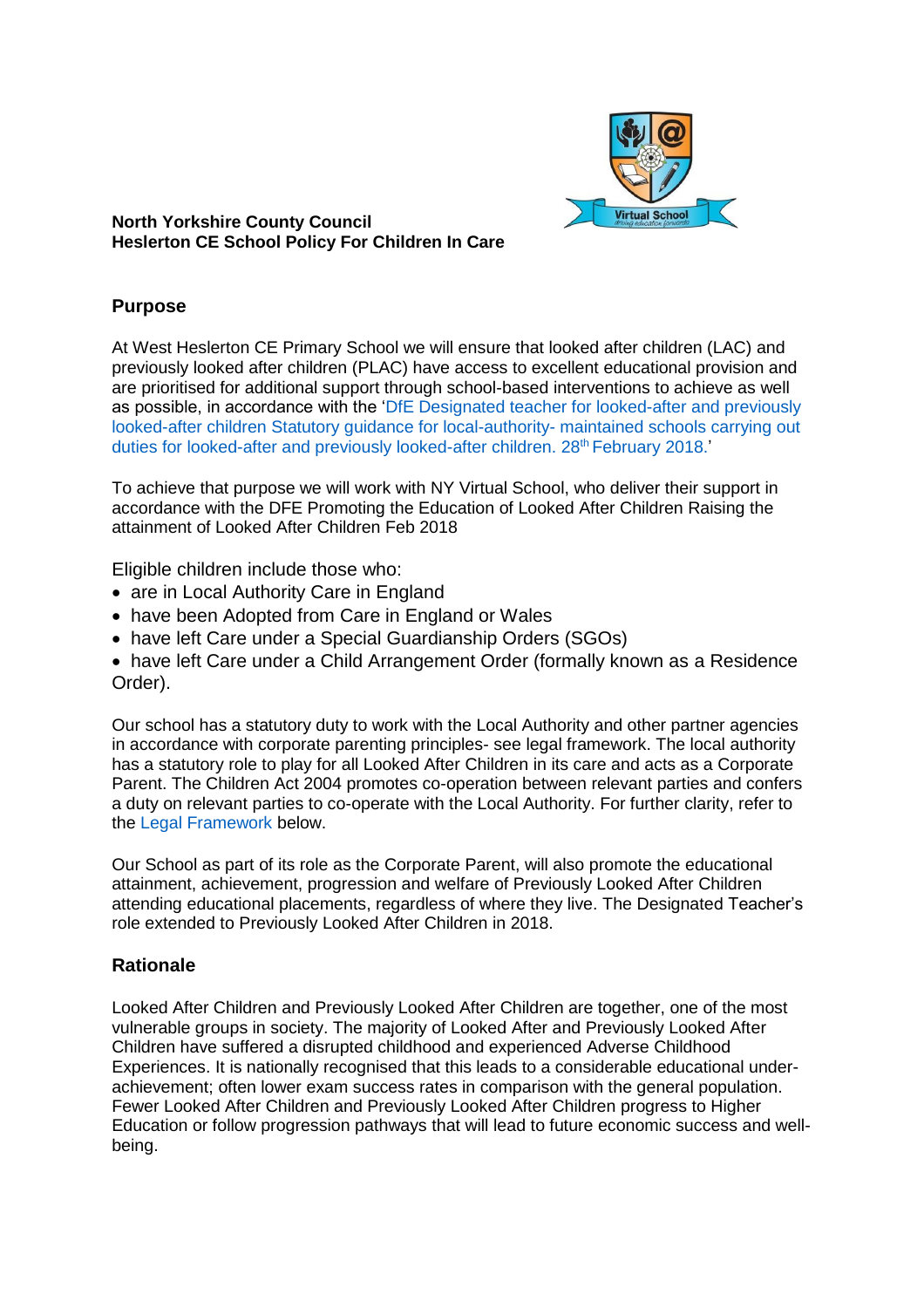School staff are committed to the values of supporting every Looked After Child and young people in our school regardless of whichever authority is responsible for them. We endeavour to develop best practice in improving attendance, attainment and progress of their education and wellbeing by removing barriers to learning, understanding attachment and trauma needs, building resilience, self-esteem and providing a supportive school environment and evidence based interventions to support their outcomes.

We aim to remove any barriers and if Looked After Children or Previously Looked After Children have any have specific difficulties in transport and attendance, doing homework, getting parental consent for activities, obtaining funding for extra activities, obtaining correct uniform and equipment, as a school we will support as fully as possible.

# **Belonging**

Our school will provide a "safe and affirming place for children where they can develop a sense of belonging and feel able to trust and talk openly with adults about their problems" (Mental Health and Behaviour in Schools, 2018 p13).

Every designated teacher and members of the wider school family will provide 'Love and a sense of belonging' to our looked after and previously looked after children; listening and advocating for them, 'good enough for my own child'.

## **Reasonable adjustments**

We acknowledge that some pupils will need reasonable adjustments. We will work with the Virtual School and outside agencies to develop custom and practice, which serves to provide reasonable adjustments, a graduated response and equity for all members of the school community.

## **Developing Positive Relationships**

We believe in developing relationship based practice which values the members of all of the school community. We will work towards developing a Relational Behaviour Policies and will support school who wish to develop these policies.

We are committed to enhancing the achievement and welfare of our pupils by prompting in the following ways:

• Ensuring an appropriately trained Designated Teacher, with a Senior Leadership role, is appointed to be responsible for all Looked After children.

• All pupils who are Looked After will have termly Personal Education Plan (PEP) meetings each academic year. Those attending the PEP meeting will be the Designated Teacher from our school, the Virtual School representative, the child's social worker, the child's foster carer and where appropriate the child.

• A representative from the school who knows the child will attend the Looked After Care Reviews.

• At these meetings we will identify the child's individual needs and the support they require.

• It is best practice that all Previously Looked After Children also have a meeting similar to a PEP each term.

• Having high expectations for the staff to use Trauma Informed Practice to support and meet the needs of the children and young people.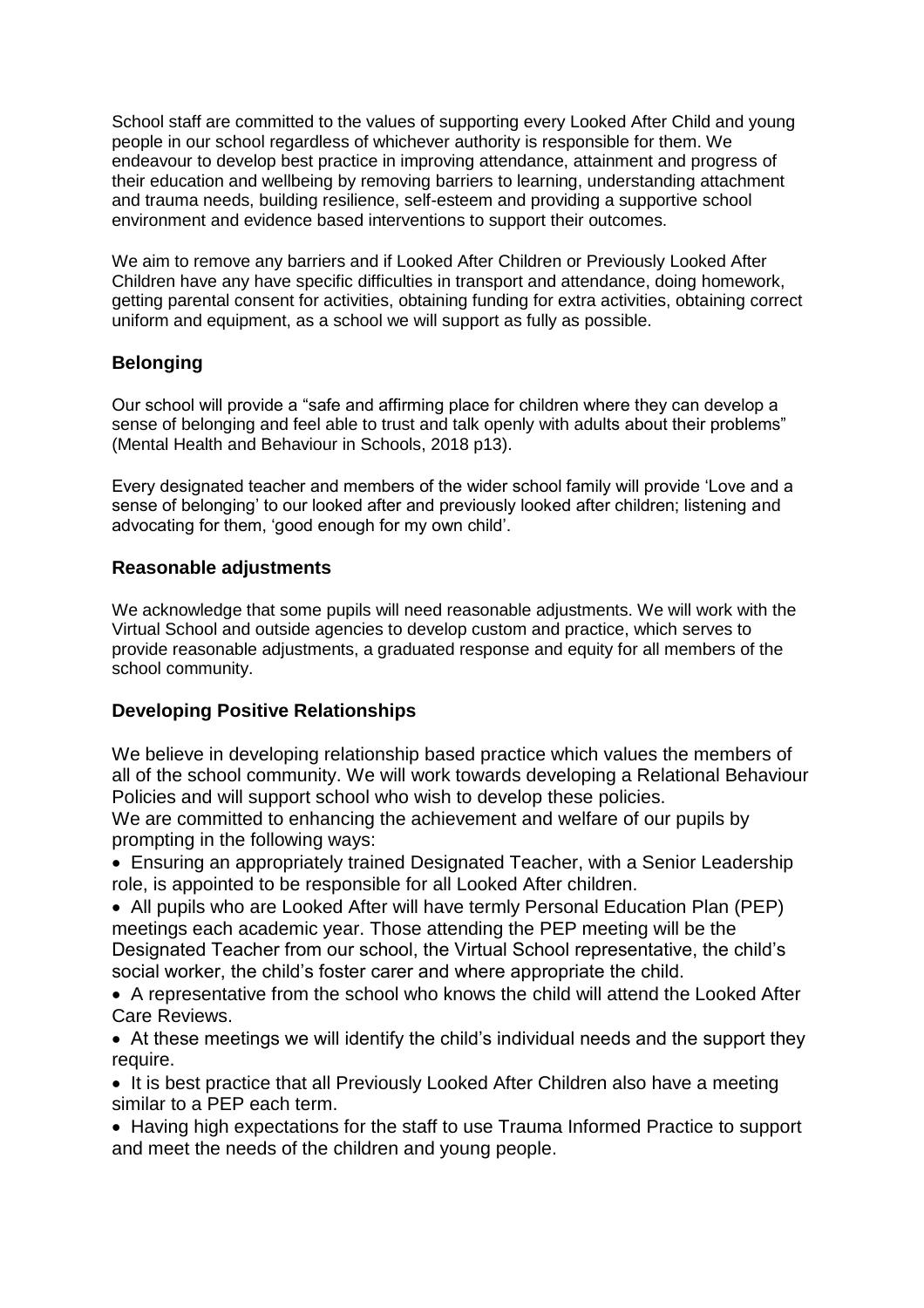• Having high expectations for the child and ensuring equal access to a balanced and broadly based education.

• Recording, monitoring, and improving the academic achievement of the child in addition to their health and wellbeing.

• Achieving stability and continuity.

• Prioritising reduction in exclusions, understanding the effects of unintentional retraumatisation by using certain behaviour mechanisms and promoting attendance.

• We are mindful to avoid 'Informal' or 'unofficial' exclusions, such as sending a pupil home 'to cool off', regardless of whether they occur with the agreement of parents or carers, as this is unlawful. Any exclusion of a pupil, even for short periods of time, will be formally recorded (we will refer to the Exclusions Guidance for advice).

• Promoting good communication between all those involved in the child's life and listening to the child.

• Maintaining and respecting the child's confidentiality wherever possible, but ensuring that necessary information is shared with all staff, including lunchtime supervisors (who support children in unstructured social times).

• Ensuring staff awareness of, and sensitivity to, the difficulties and educational disadvantages of Looked After Children and seek the child's care 'story' from their Social Worker.

### **The Responsibility for Looked After and Previously Looked After Children in School**

It is important that all teaching staff who are in contact with a Looked After Child or young person are aware that he/she is in the care of the Local Authority. The responsibility for the transfer of this information should be that of the Head Teacher and/or the Designated Teacher for Looked After Children and Previously Looked After Children.

It is entirely appropriate for Learning Support Assistants, Midday Supervisors and Wrap Around Care staff, to have knowledge that the young person is being looked-after only when they are directly involved in the teaching of the young person or the direct supervision of them during breaks and lunch times. They should be made aware that this is confidential information and should not be discussed with non-school staff members.

In the absence of the usual class teacher, some information regarding the child's circumstances should be shared with the teacher covering the class. The extent of this sharing should be determined by the Head Teacher or the Designated Teacher for Looked After and Previously Looked After Children.

#### **The Role of the Designated Teacher for Looked After and Previously Looked After Children**

**The Name of the Designated Teacher for Looked After Children and Previously Looked After Children is:** Rachel Wells within School for Individual Looked After Children:

• To monitor and have high expectations of the possible educational progress, attainment and attendance of Looked After Children and Previously Looked After Children.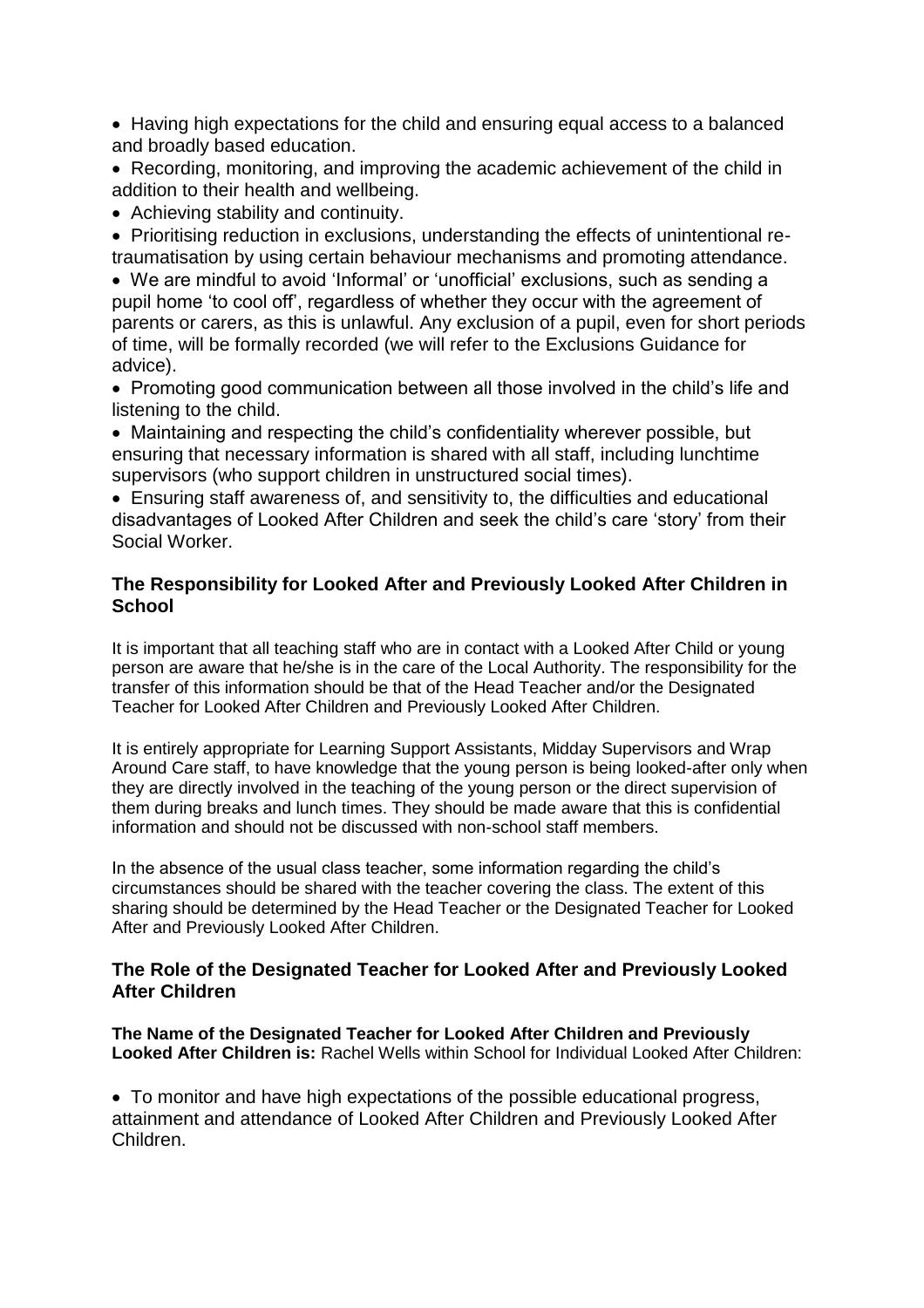• To include targets on the performance of Looked After Children and Previously Looked After Children within the School Development Plan and to deliver a report annually on the performance of the cohort to the governing body.

• Ensure that the Pupil Premium Plus+ is targeted at improving attainment and achievements. The impact of the Pupil Premium Plus Grant for Looked After and Previously Looked After Children should not be contained within the school's website document due to the confidential nature of the cohort involved.

• To help ensure that each Looked After Child has a Personal Education Plan (the PEP should be initiated by the young person's social worker from the Authority responsible for them). The PEP sets out appropriate targets and support available;

• To care and provide support for the Looked After and Previously Looked After Children, as a good corporate parent, 'good enough for my own child?'.

• To act as an advocate for Looked After Children and Previously Looked After Children;

• To ensure that all staff, both teaching and non-teaching (including Midday Supervisors and Wrap Around Care staff), have an understanding of the difficulties, educational disadvantage, trauma, attachment disorder, anxiety and other mental health issues faced by Looked After and Previously Looked After Children and that staff understand the need for positive systems of support to overcome them;

• To inform members of staff of the general educational needs of Looked After Children and Previously Looked After Children, and to promote the involvement of these children in school homework clubs, extra-curricular activities, home reading schemes, school councils, etc., in order to extend their support network and life experiences.

• To develop and monitor systems for liaising with the team around the child; forming close working relationships with parents, guardians, carers, social workers, health professionals and the Virtual School;

• To hold a supervisory brief for all Looked After Children and, where appropriate, Previously Looked After Children, e.g. to ensure that they are aware of the 'story' of the Child and their subsequent needs. It is important to be aware that some Looked After Children and Previously Looked After Children do not want all adults or peers to know about their accommodation or care status and we need to be sensitive about the individual's situation;

• To celebrate the success of all Looked After Children and Previously Looked After Children.

• To enable the child to make a contribution to the educational aspects of their care plan;

• To support the child or young person in ensuring they have an appropriate adult who will attend school events e.g. parents' evenings, sports, drama events to provide support and encourage them to be part of the school community.

• To support the child or young person in completion of homework tasks; for example to provide time, support and space in school and to ensure the tasks are differentiated appropriately.

## **Liaison with other Partners**

• To liaise with the Designated Safeguarding Lead responsible for monitoring children on the Child Protection Register, ensuring all Looked After Children and Previously Looked After Children in school are safeguarded;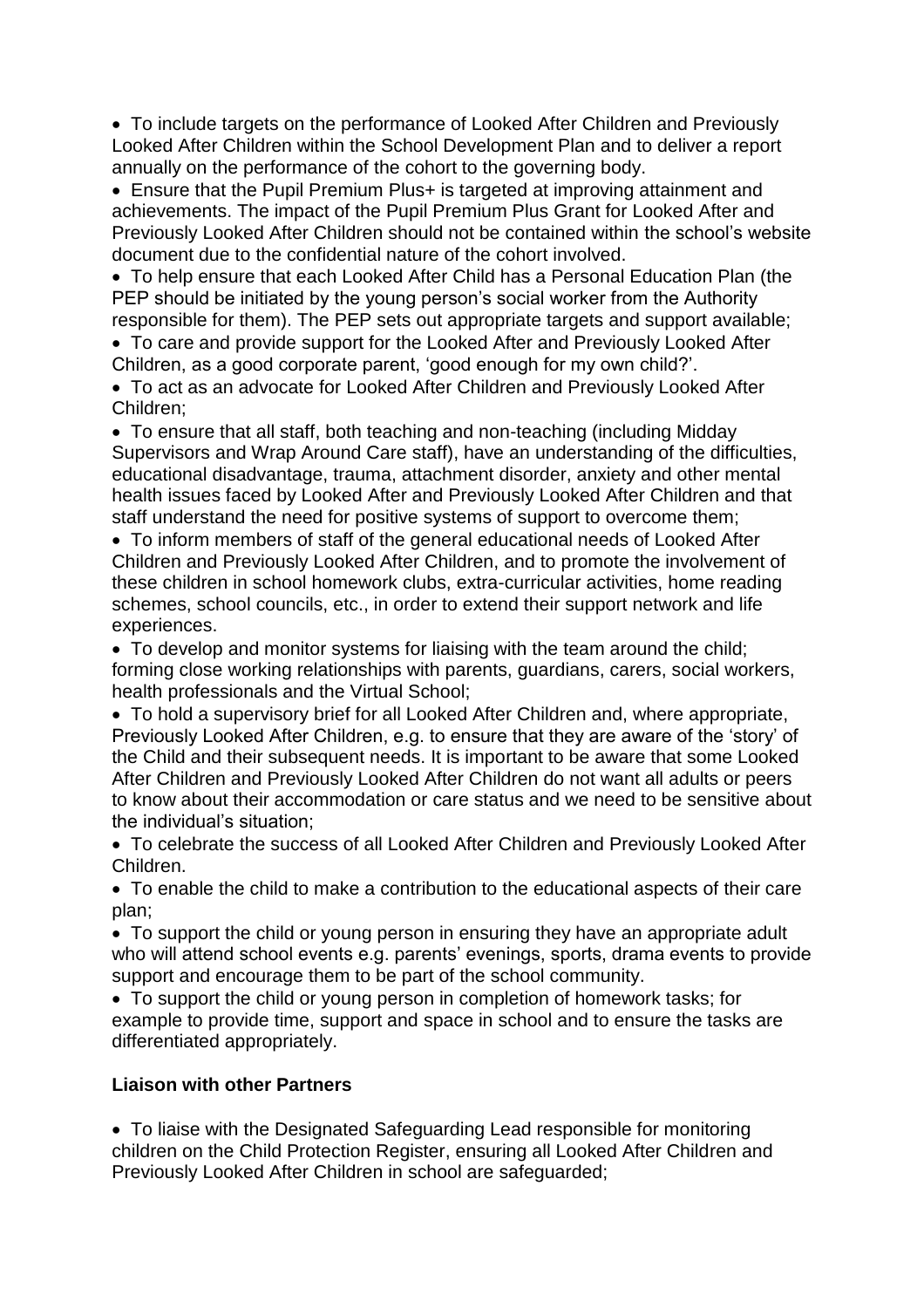• To liaise with the school officer responsible for making links with mental health services where there is such an officer.

• To attend Looked After Children reviews and to partner with the Independent Reviewing Officer (IRO) to co-ordinate the education discussion within Looked After Children review meetings, so that the Personal Education Plan can inform the child's Care Plan;

• To attend or arrange for the most appropriate member of staff to attend and to fully contribute to Looked After Children care review meetings and PEP meetings;

• To complete and regularly update the Education and Designated Teacher's sections of the PEP on the ePEP system;

• To be the named contact for colleagues in the Virtual School and other professionals as appropriate;

• To ensure that the Head Teacher considers a range of strategies before internal isolation or exclusion of a Looked After Child, which should be a last resort;

• To ensure the speedy transfer of information and school records between agencies and other schools;

• To ensure the school admits Looked After Children and Previously Looked After Children in line with the Admissions Code of Practice; schools should admit all Looked After Children and Previously Looked After Children separate to 'In Year Fair Access Protocols'.

• To work proactively and with compassion, as soon as a Looked After or Previously Looked After Child begins to struggle with school (such as under-achievement, attendance, engagement, perceived difficulties, relationships with staff or peers) before any possible negative consequences begin; this may include:

A. to assign the child a key person (to be an advocate and source of pastoral/moral support);

B. talk with the child and their key person;

C. speaking directly to the Virtual School or the child's Social Worker;

the effective use of Ladder of Intervention (North Yorkshire Schools only) to find out what works best to support a child;

to refer the child to the SEND Inclusion Panel/Hub (North Yorkshire Schools only) (LAC can be referred without the need for 2 cycles of intervention evidence);

to call an urgent multi-agency meeting to find out reasons and resolutions; to support the SENCo to write and submit an ECHAR or EHCP request (ECHAR North Yorkshire Schools only);

if the child has an EHCP, to seek support from the SEN Caseworker for additional support or funding, or hold an interim EHCP review.

# **Training**

• To continue to develop understanding and knowledge of Vulnerable Children and inclusion by attending training events organised by the Local Authority and other providers for example: the Virtual Schools Attachment, Trauma and Recovery Training; Emotion Coaching or Circle of Adults and Action Research; training involving developing a greater understanding of Foetal Alcohol Disorder (FASD) or Adverse Childhood Experiences;

• To attend training for Designated Teachers as appropriate;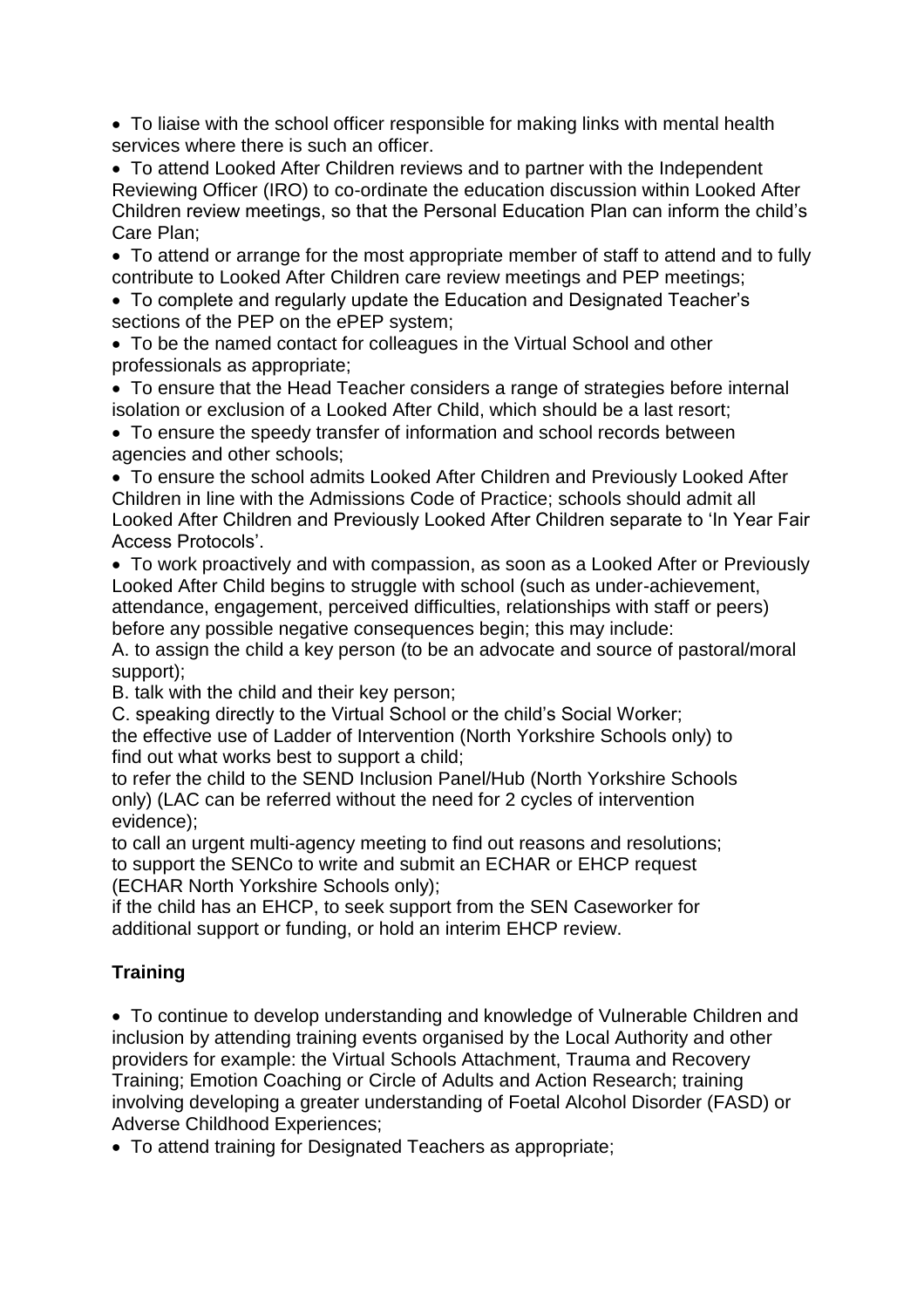• To support the school SENCo to undertake SENCo network meetings and training,

with specific regard to supporting vulnerable children.

# **The role of the Governor with special responsibility for Looked After Children and Previously Looked After Children**

# **The name of that Governor:** Cath Triffitt

• The named governor will report to the Governing Body on an annual basis (unless it will be easy to identify individual children whereby work on behalf of all vulnerable groups may be more appropriate):

o Areas that may be reported;

o A comparison of test scores for Looked After Children and Previously Looked After Children as a discrete group, compared with the attainment and progress of other pupils;

o The attendance of pupils as a discrete group, compared with other pupils; o The level of fixed term / permanent exclusions; and

o Pupil destinations.

• The named governor should be satisfied that the school's policies and procedures ensure that pupils who are Looked After or Previously Looked After have equal access to:

o The national curriculum;

- o Public examinations;
- o Careers guidance;
- o Additional educational support; o Extra-curricular activities;

o Work experience

# **Admission Arrangements**

On admission of a Looked After Child, records will be requested from the pupil's previous school by the Designated Teacher and the eGOV ePEP system will be accessed and utilised to form a sound induction and assist transition planning. An admissions meeting/PEP review is required between the DT's of both schools, School SENCo, Carer/parent, Social worker and Virtual School. A date will be agreed for a new Personal Education Plan within 10 school days of a child becoming Looked After Child or 20 school days of a Looked After Child being admitted.

We will ensure that there is effective personal induction for Looked After and Previously Looked After Children starting school, new to the school and new to care. Here are some examples of what our school may deliver:

- A student buddy from the same year and / or an older year,
- A pre-start date school tour involving the buddy (possibly the DT/ SENDCo);

• A key adult who is available all the time to answer queries/ contain and redirect to other

members of staff if appropriate (not necessarily teaching – could be the Secretary);

• Daily check-ins for the child with their key adult, DT or SENDCo (weekly after the first

fortnight);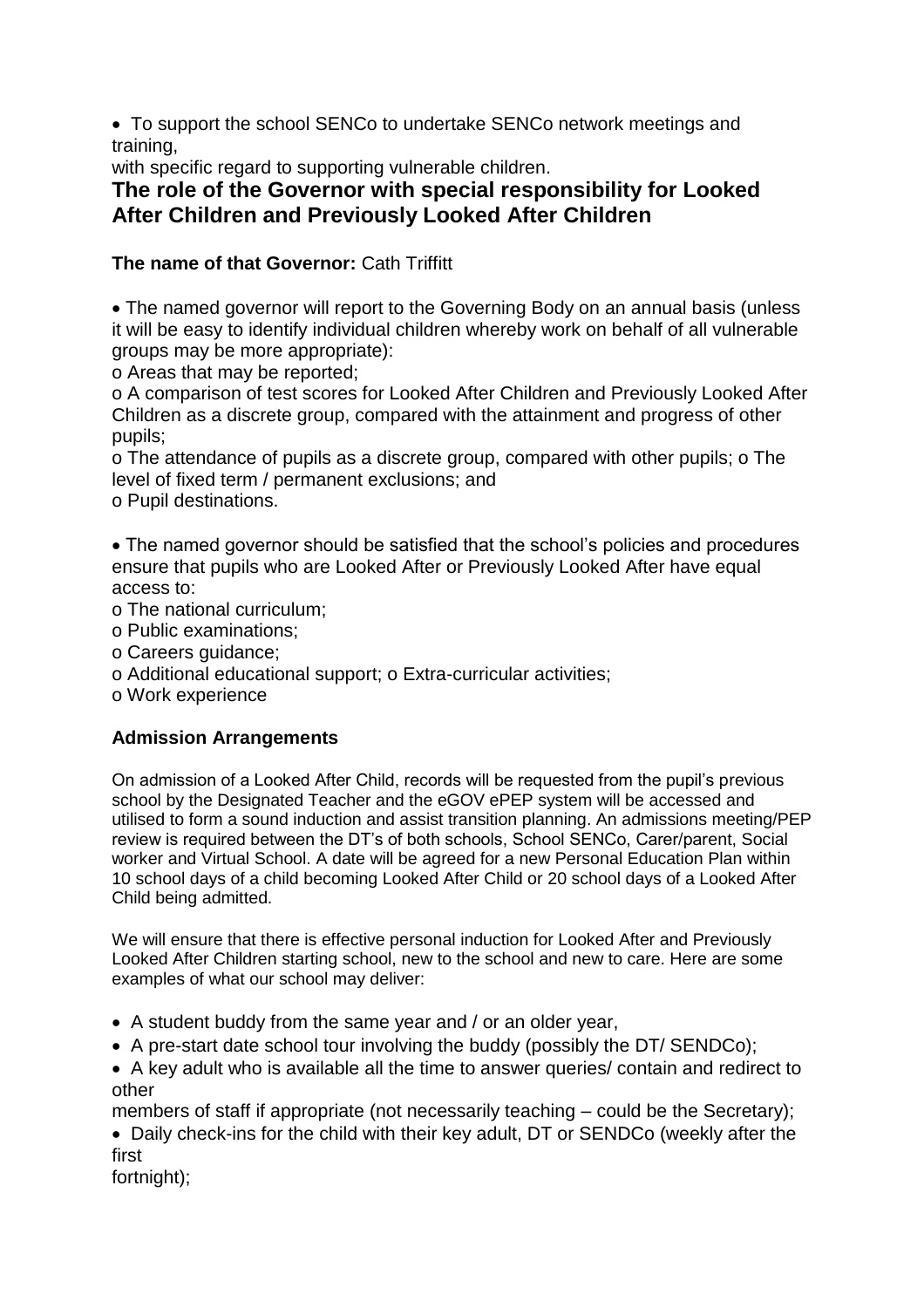• Meet and greet every morning and send-off at the end of the day with a key member

of staff to check everything is ok for the day ahead /next day, so this member of staff can alert others as to difficulties the child is experiencing at that time;

- A phased time-table;
- Time to meet all of their new teachers with a chance to connect/talk with them about

topics they like in the subject and outside of school;

- Social Worker is involved to find out their story and to learn from everyone in the child's life to find out what works well;
- Layout of the school;
- Interventions arranged that can help them reach or exceed Age Related Expectations,

etc.;

• Further examples of what can work well, can be found in the documents referenced in

the Appendices.

## **Involving the Young Person**

It is important that a young person is aware that information is being recorded regarding their personal circumstances. How this is shared with them clearly depends on their age and understanding. It is good practice to share with a young person appropriate records that are held by school and the local authority. The explanation should emphasise that the school, the social worker, their carer(s), parents or guardians are working together to help them achieve in school. It is courtesy to ask them what they would like staff to know / not know.

## **Communication with Other Agencies**

The Designated Teacher should proactively engage with other professions to create a team around the child (e.g. SEN, CAMHS, Virtual School) to enable school to respond effectively to looked-after and previously looked-after children's needs. As a school we will develop a close working relationship with the child's carers and social worker. We will understand the child's story and keep updated about their life outside of school, which might have an impact on the child's emotional wellbeing on a daily basis such as court proceedings, family contact arrangements (NYCC Family Time) and sessions etc.

For Looked After Children, school will ensure that a copy of all reports (e.g. end of year reports) are forwarded to the young person's Social Worker in addition to the Foster Carer or Residential Carers. It will be agreed at the PEP meeting what information parents will receive, this needs to be in line with the legal framework. A Social Worker will advise us on correspondence with parents and approaches to normalise consent for routine school activities.

For Previously Looked After Children (and for those placed with family members), school will ensure that parents or guardians with parental responsibility are able to approach the Designated Teacher to discuss the support needs of their child.

## **Assessment, Monitoring and Review Procedures**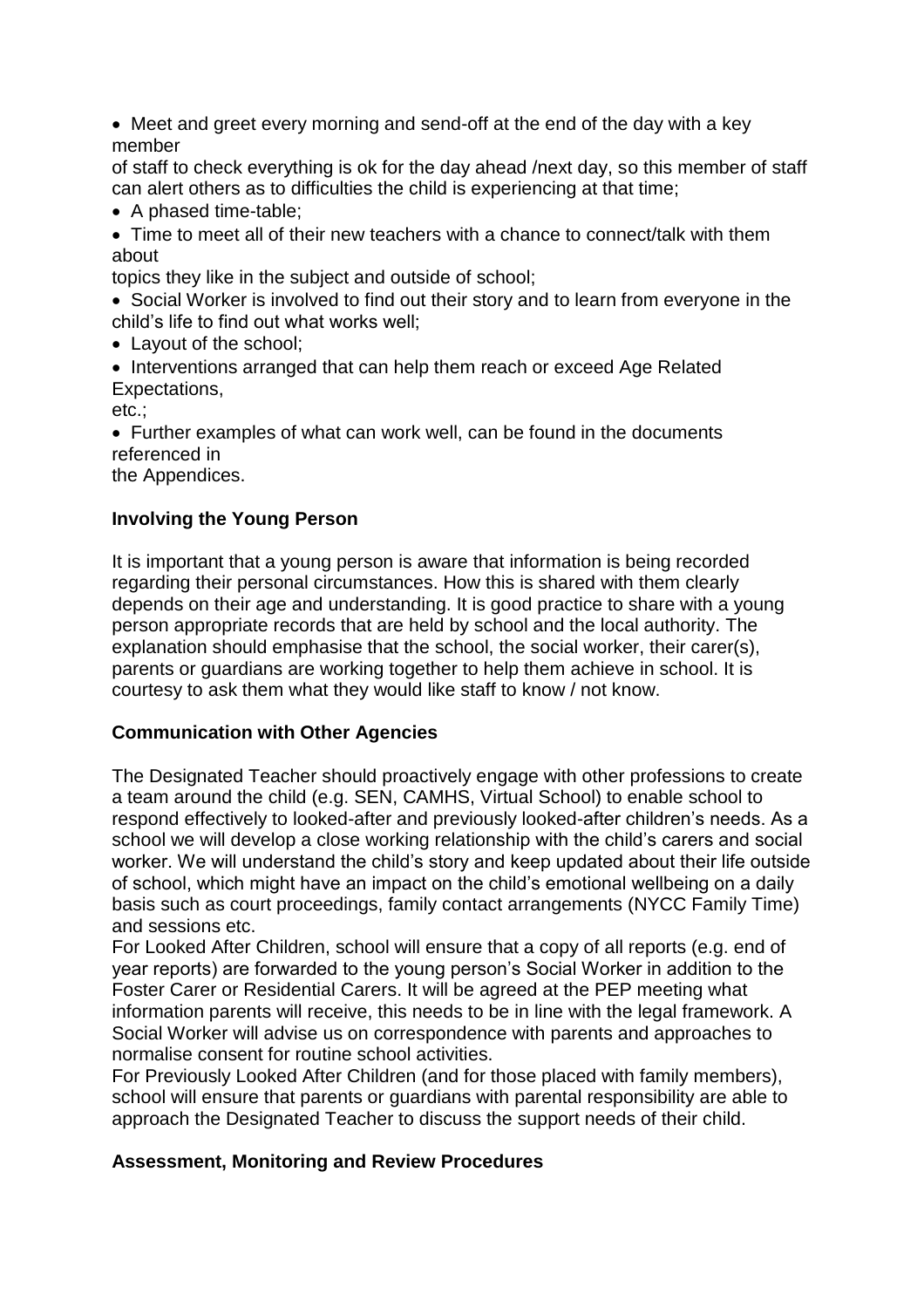Each Looked After pupil will have a Care Plan that will include a Personal Education Plan (PEP) recorded on eGov. Our school will work in partnership with the Virtual school, parents, carers and social worker for the child to ensure the PEP is of high quality. This will identify, success, specific areas of concern and include achievable targets. The PEP is age group specific. Areas for consideration will include:

- A narrative on the current situation/progress.
- The child's views on how they see they have progressed and what support they consider to be most effective;
- What's working well for this child?
- What are your concerns for this child around their education?
- What are the team members around the child going to change to help this child make

accelerated progress, to feel safer, to feel they belong, to build secure attachments with staff and peers, so they can achieve well?

- Attendance (high expectations but looking for patterns of non-attendance);
- Achievement Record (academic or otherwise);
- Emotional regulation (how school staff are meeting the SEMH needs of the child, how

they are applying their Emotion Coaching training);

• What will happen or is already happening to identify and support any mental health

needs relevant to the child's education?

- Homework (for example, can this be completed in school, at a club);
- Involvement in Extra Curricular Activities (many looked after children haven't had the

same opportunities to attend clubs as other children);

- Special Educational Needs and Disabilities (if any);
- EHCP, EHCAR (if any);
- Development needs (short and long-term development of skills, knowledge or subject

areas and experiences); and

- Long-term plans and aspirations (targets including progress, career plans and aspirations);
- Evidence of Pupil Premium Plus (PP+) expenditure.
- Evidence of the impact of intentions and support funded by PP+ are having directly on

this child.

# **Legal Framework for Looked After Children and Previously Looked After Children**

# **Looked After Children:**

The term 'looked-after' has a specific, legal meaning, based on the Children Act 1989, There are a few exceptions, which have been introduced purely for statistical purposes and wherever these occur appropriate guidance is given in order to achieve consistency and comparability of data between local authorities.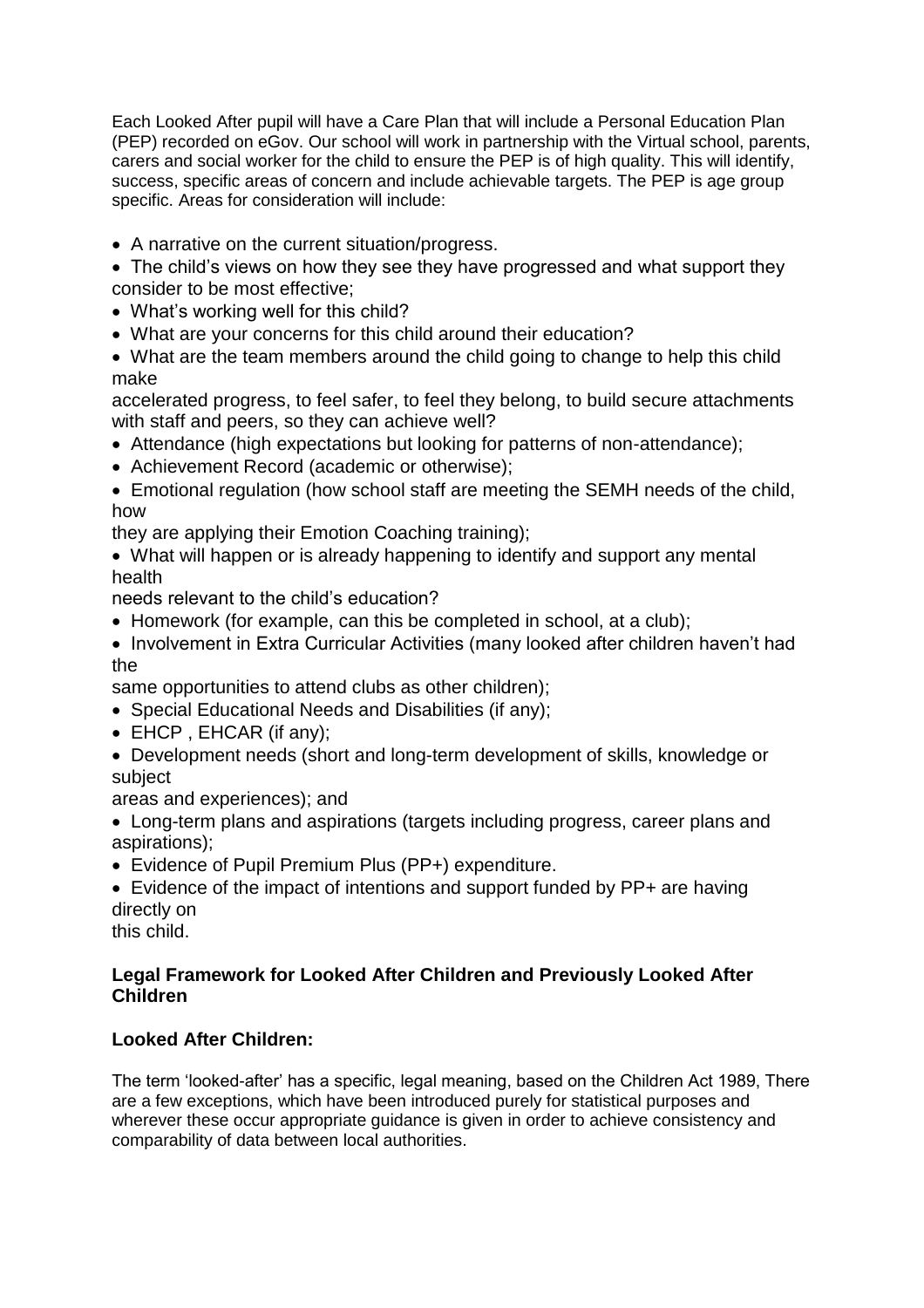Under the Children Act 1989, a child is looked-after by a local authority if they fall into four main groups:

• Children who are the subjects of emergency orders for their protection (Sections 44 and 46)

• Children who are the subjects of a care order (Section 31) or interim care order (Section 38)

• Children who are compulsorily accommodated – this includes children remanded to the local authority or subject to a criminal justice supervision order with a residence requirement (Section 21)

• Children who are looked after on a voluntary basis are "accommodated" by the local authority under Section 20 of the Children Act – they may live in foster care, in a Children's Home or in a residential school.

It is possible that a placement order is made without a care order or interim care order being made, or the child not being subject to section 20 of the 1989 Act. For example, the local authority working with a family and believing that the child should be removed and be placed for adoption. The local authority does not have to apply for a care order first (though this would be the usual situation) and then a placement order; it could apply simply for a placement order.

For all children who receive more than 75 days of 'short breaks' in every 12 months, Looked After Children status applies and an independent Reviewing Officer is appointed. As the care arranged is not continuous, academic attainment does not have to be reported in the same way to the DfE.

The LA has a duty under Section 1 of the Children and Social Work 2017 to apply corporate parenting principles to Looked After Children and Care Leavers. See associated guidance.

## **Provision of accommodation**

Local authorities can provide children with accommodation under a wide range of circumstances, for example:

• as the result of an agreement between the local authority and the child's parents or guardians that being accommodated would be in the child's best interest

- the child having been remanded to the care of a local authority by a criminal court
- because the child is helping the police with their enquiries
- the child has been placed for adoption, and the local authority is acting as the adoption agency
- the child is subject to a police protection order.

In all these examples, the child will be subject to a different legal status, and the circumstances will be very different. However, in every case, the child is being looked after under the terms of the act because he/she is being accommodated.

# **Continuous period of more than 24 hours**

Section 22 of the Children Act stipulates very clearly that for a child to be looked-after by a local authority, he/she needs to be accommodated for a continuous period of more than 24 hours. Periods of being looked-after of less than 24 hours in total are recorded.

# **Exception**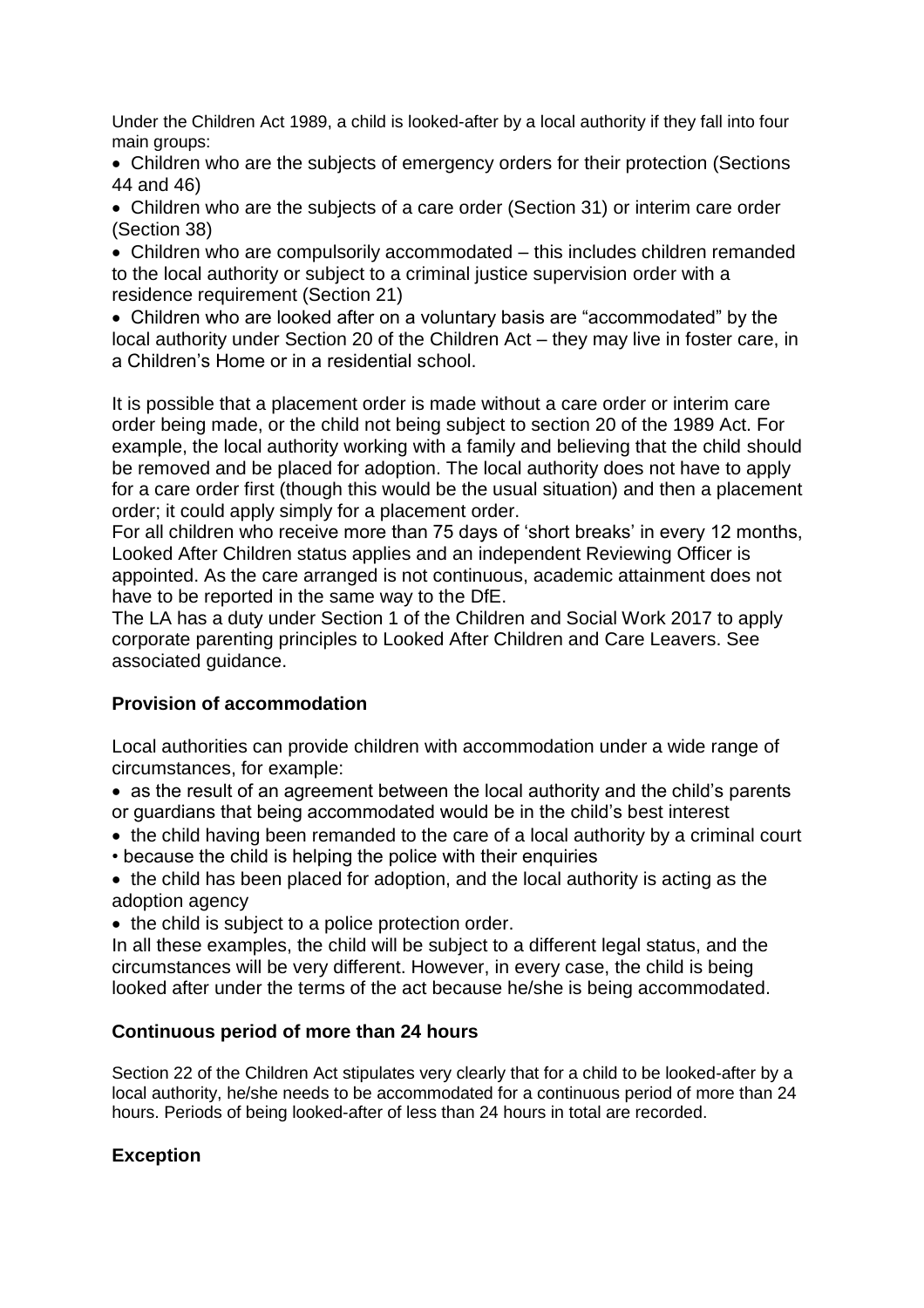The only two exceptions to the rule that for a child to be looked-after is that he/she needs to be accommodated for a continuous period of more than 24 hours relates to unaccompanied asylum-seeking children (see section 1.9.7) and children with a legal status of V3 (short-term breaks when each break is being recorded as an individual episode). For statistical purposes, information is required for this group of children for receiving respites for periods of less than 24 hours duration, providing the periods include an overnight stay. For further information on the recording of data for children being looked-after under a series of shortterm breaks see section 1.9.

## **Care order**

A child is looked-after when subject to a care order. There are no exceptions to this rule. In these circumstances however, there is no obligation for the local authority to accommodate the child. For example, a child under a care order can be placed with their parents or other relative.

A care order continues in force until either:

- they are discharged by a court
- the child reaches his/her 18th birthday

• child leaves care through an adoption order, special guardianship order or child arrangement order.

A local authority cannot unilaterally end a care order, and therefore a child, once subject to a care order, will remain looked-after until one of the above events occurs. However, when a placement order is made the care order no longer has effect but is reactivated if the placement order is revoked.

# **Previously Looked After Children**

Are those who:

• are no longer looked after by a local authority in England and Wales (as defined by the Children Act 1989 or Part 6 of the Social Services and Well-being (Wales) Act 2014) because they are the subject of an adoption, special guardianship or child arrangements order; or

• were adopted from 'state care' outside England and Wales. 'State care' is care provided by a public authority, a religious organisation, or any other organisation whose sole or main purpose is to benefit society.

All these groups are said to be "Looked After Children or Previously Looked After Children". They may be looked after or previously looked after by our local authority or may be looked after or previously looked after by another authority but living in ours.

For more information on Legal duties see here

## **Useful documents to refer to:**

• The designated teacher for looked-after and previously looked-after children: Statutory guidance on their roles and responsibilities

- Promoting the Education of looked-after and previously looked-after children
- Exclusion from maintained schools, academies and pupil referral units in England: Statutory guidance for those with legal responsibilities in relation to exclusion